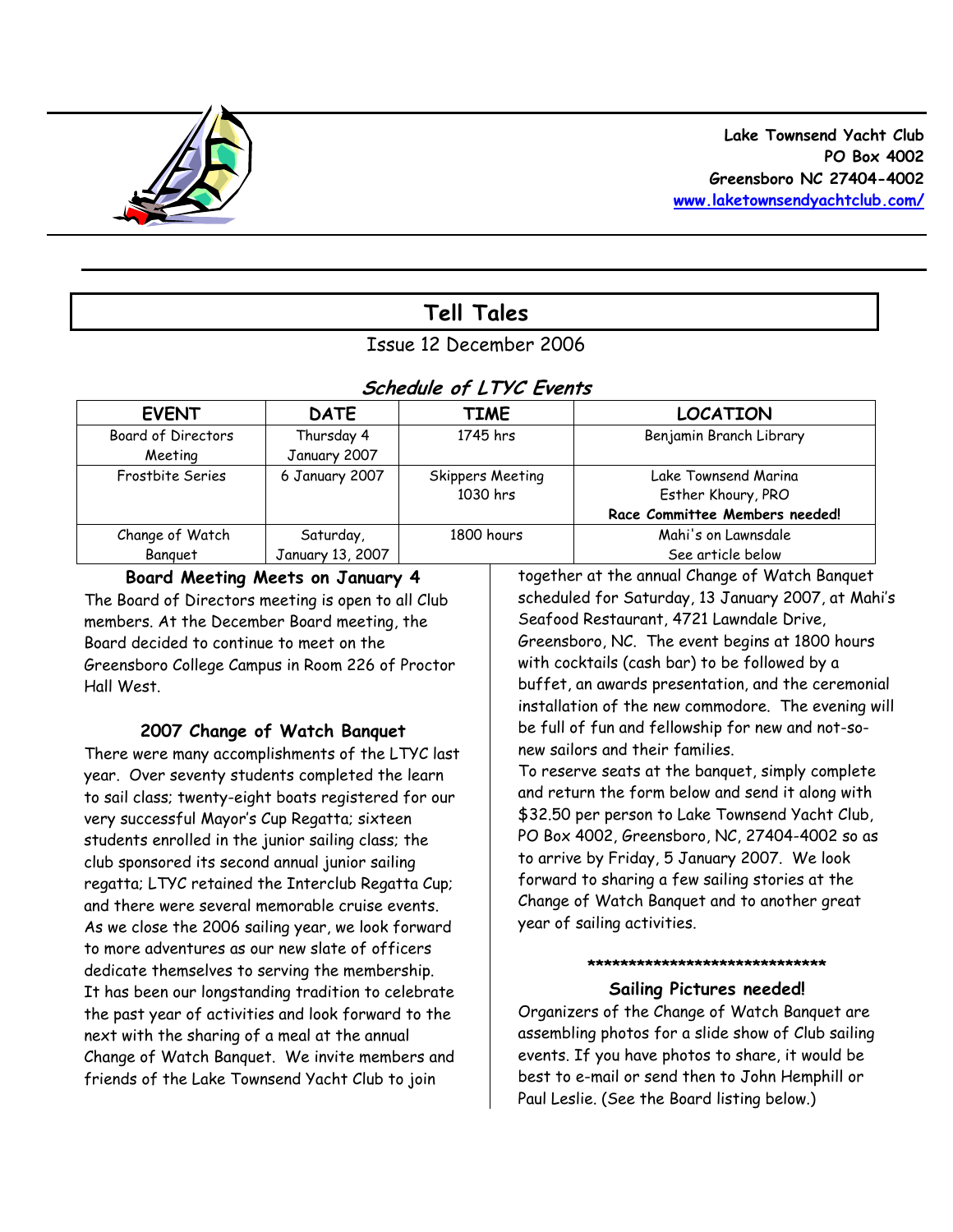### **Our First Year on Lake Townsend**

By Nancy Collins and Uwe Heine

The first race of the Frostbite Series was on a brisk fall day - the temperature was around 50. The flags on the factory we drove by looked as if they were flying nicely. The forecast had been for 5 mph winds but it was looking more like ten. This was to be our first race and was the culmination of our first year of sailing on Lake Townsend. We had practiced sailing during the summer on the Laser Picos that are available to rent. We eventually worked our way up to learning to rig and sail the Capri 14s. While sailing we enjoyed watching the monthly regattas and eventually decided to look for a used boat of our own. A Flying Scot looked like a good choice because there was already an established fleet at the lake and it would be big enough to sail with our kids. We were fortunate and found a 23-year-old Scot (number 3801) that had only one owner and had been stored in a building most of its life. We bought the boat in September and Steve Raper graciously helped us rig and sail the boat for the first time. Despite the fact that everything on the boat (including the sails) is 23 year-old original equipment, everything worked well and we had a great time.

On December's race day, four boats started out. John Hemphill and crew in a Flying Scot, Alan Hawks and crew in a Lightning, a brave soul on a Laser (luckily he was dressed to get wet), and us in our Scot. The course was a W course with 2 laps. Race one - we started too late, had trouble with the stopwatch buttons - we do not have a real race timer, but mostly it was lack of experience in judging how to start. On the windward leg, we had to de-power the sails a lot, because the two of us are light for these conditions. We did pretty well on the runs and caught up some. We were "only" seven boat lengths behind! Race 2 - we started much better this time, got behind tacking to the first mark, too many headers had us heading in the wrong direction. We again made up some time on the runs. Still we did not catch up with

them though it did help when the laser went over and we caught up some. Alan was hit by a puff and took on some water, which also allowed us to gain. Then after rounding the last mark, we were making great speed and sort of forgot which lap we were on. However, we were going fast - in the wrong direction. I am told it is the crew's responsibility to remember which lap we were on ... there was some sort of lapse there. That put us in a bad position but we figured it out before we had gone too far astray! Race three - the "how about another if you are up for it"(sure). We are definitely getting better. But still last. Alan had gone in. We have a lot to learn, but we had a great time with our first race experience. We feel lucky to have found the Lake Townsend Yacht Club and are looking forward to our second year on the lake!

**South Atlantic Yacht Racing Association**  2007 Annual Meeting February 2-4, 2007 Augusta Marriott Hotel & Suites, 2 Tenth Street, Augusta, GA, 1-800-868-5354 (Mention SAYRA), [www.Marriott.com/agsmc](http://www.marriott.com/agsmc)

**\*\*\*\*\*\*\*\*\*\*\*\*\*\*\*\*\*\*\*\*\*\*\*\*\*\*\*\*\*** 

The South Atlantic Yacht Racing Association (SAYRA) will have its annual meeting the weekend of 2 – 4 February 2006 in Augusta, GA. All Lake Townsend Yacht Club members are invited. The registration form and schedule are posted on the SAYRA website at [www.sayra-sailing.com.](http://www.sayra-sailing.com/) On Friday evening, the US Sailing Mount Gay Rum Speaker Series will feature Dave Perry followed by a Welcome Party at Marbury Center. On Saturday, there will be a general meeting and committee meetings. In the evening, there will be a Cocktail Party and Banquet featuring Prime Rib. (Vegetarian plates will be available). On Sunday, the Board of Stewards meets to ratify the Committee reports.

The SAYRA meeting is a good place to meet members of other clubs and learn what they are doing, and get ideas that will benefit our club. Visit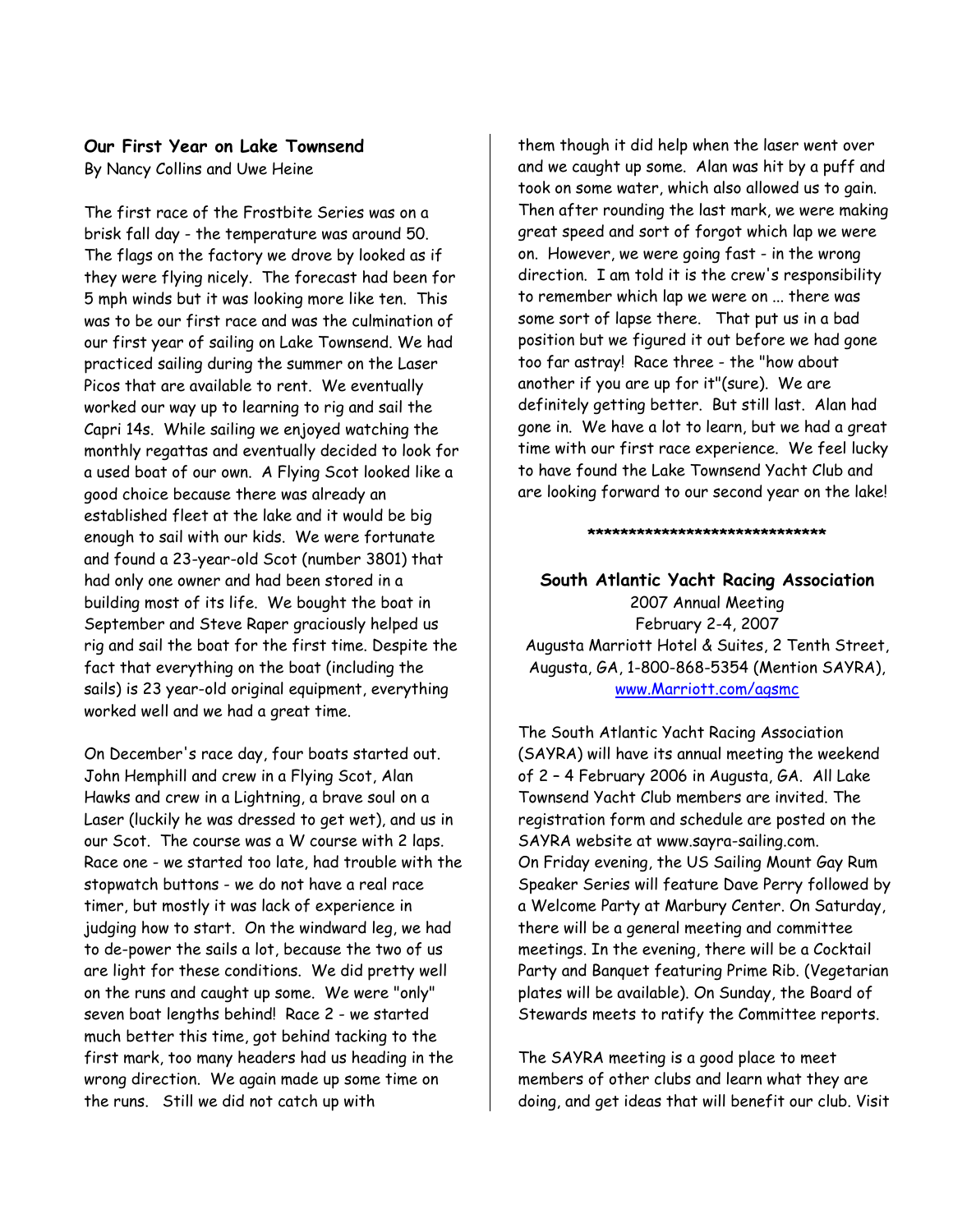the website for the latest news about the meeting. [www.sayra-sailing.com](http://www.sayra-sailing.com/) If you have questions, please email mswwinsc@aol.com or call Connie (843) 259- 9828 or Linda at (843-852-9220); e-mail BowdenLK@AOL.Com.

#### **Correction:**

The 2007 Board and Officers were misstated in the e-mailed version of the December newsletter. This is the correct listing.

#### **2007 Officers and Board**

#### **Officers**

Commodore: George Bageant Vice Commodore: John Hemphill Rear Commodore: Starling Gunn Treasurer: David Raper Secretary: Christopher Marriot

#### **Directors**

| Newsletter/Directory: Bill Grossie |                  |  |
|------------------------------------|------------------|--|
| Cruising:                          | Steve Raper      |  |
| Mayor's Cup:                       | Joleen Rasmussen |  |
| Junior Sailing:                    | David Duff       |  |
| Social Director:                   | Kim Kirsh        |  |
| Membership:                        | Alan Hawks       |  |

#### **\*\*\*\*\*\*\*\*\*\*\*\*\*\*\*\*\*\*\*\*\*\*\*\*\*\*\*\*\***

**Assistance is needed for the January and February Frostbite Race Committees. NO experience is necessary. Please contact Bill Grossie if you are interested.** 

**\*\*\*\*\*\*\*\*\*\*\*\*\*\*\*\*\*\*\*\*\*\*\*\*\*\*\*\*\***

#### SAILBOAT FOR SALE!

**1981 Isotope** - \$2500 with sails and a galvanized trailer. Crossbar, dolphin striker, and trampoline have been replaced and an extension added to the righting bar. Good boat for a beginning racer or someone looking to get back into racing. She won the 2005 Governor's Cup and continues to give challenge to the fleet leaders. Eric and I have owned this boat since

1998. She's gotten us hooked on Isotopes, so much so that we are upgrading to a 2006 model.

Boat specifications at [http://www.intl](http://www.intl-fiberglass.com/isotope.html)[fiberglass.com/isotope.html](http://www.intl-fiberglass.com/isotope.html). Fleet Activities [http://www.intl](http://www.intl-fiberglass.com/Isotope%20Nationals%202006.html)[fiberglass.com/Isotope%20Nationals%202006.html](http://www.intl-fiberglass.com/Isotope%20Nationals%202006.html) Call or email if interested: 919-732-5410; [joleen.rasmussen@bowebellhowell.com](mailto:joleen.rasmussen@bowebellhowell.com)

#### **Flying Scot 2237**

Douglass built in 1972. Sound hull, white with light blue deck, re-conditioned Sterling trailer with new tires and wheels, two suits of sails, plus extras, in fair condition, New equipment and rigging, \$3000 Located in Greensboro, Contact: Randy Crum 336-656-0970, [rbc@triad.rr.com](mailto:rbc@triad.rr.com)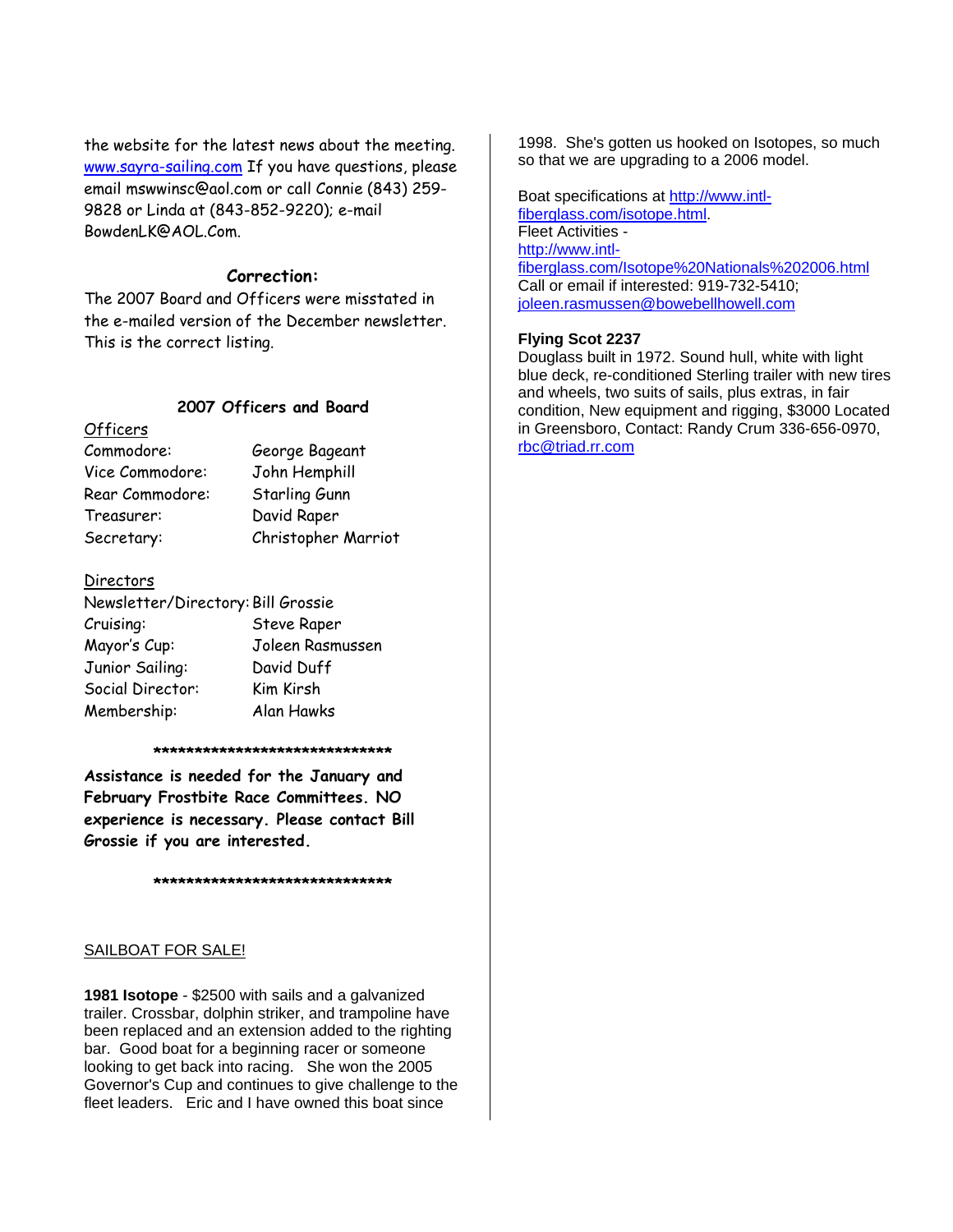#### **Lake Townsend Yacht Club Help Lines**

**Commodore:**

**Races/Property: (Vice Commodore)** 

Education: Randy Crum **(Rear Commodore) 336 656-0970 R** 

 **[rbc@triad.rr.com](mailto:rbc@triad.rr.com)**

**Finance: John Hemphill (Treasurer) 336 632-0864 R [jmhemphill@gborocollege.edu](mailto:jmhemphill@gborocollege.edu)** 

**Publicity/History: Jean Leslie (Secretary) 336 644-7207 R** 

**[lesliej@leaders.ccl.org](mailto:lesliej@leaders.ccl.org)** 

**Cruising: George Bageant 336 629-2750 R** 

**Membership: Alan Hawkes 336 282-8367 R [arhawkes@earthlink.net](mailto:arhawkes@earthlink.net)**

**Social: Paul Leslie 336 644-7207 R [lesliep@gborocollege.edu](mailto:lesliep@gborocollege.edu)** 

**Junior Sailing: David Duff 336 282-7773 R [David.Duff@analog.com](mailto:David.Duff@analog.com)** 

**Mayor's Cup Regatta: Valerie Nieman 336 908-3952 [valnieman@yahoo.com](mailto:valnieman@yahoo.com)**

**Newsletter/Directory: Bill Grossie 336 643-1730 R [wgrossie@infionline.net](mailto:wgrossie@infi.net)** 

**Nominating:** Rudy Cordon **336-540-8848 [Rudycordon@hotmail.com](mailto:Rudycordon@hotmail.com)**

**Webmaster: Steve Raper [Steve.raper@greensboro-nc.gov](mailto:Steve.raper@greensboro-nc.gov)** 



**[gbageant@hotmail.com](mailto:gbadgeant@hotmail.com) And a Happy New Year from the Lake Townsend Yacht Club Board of Directors**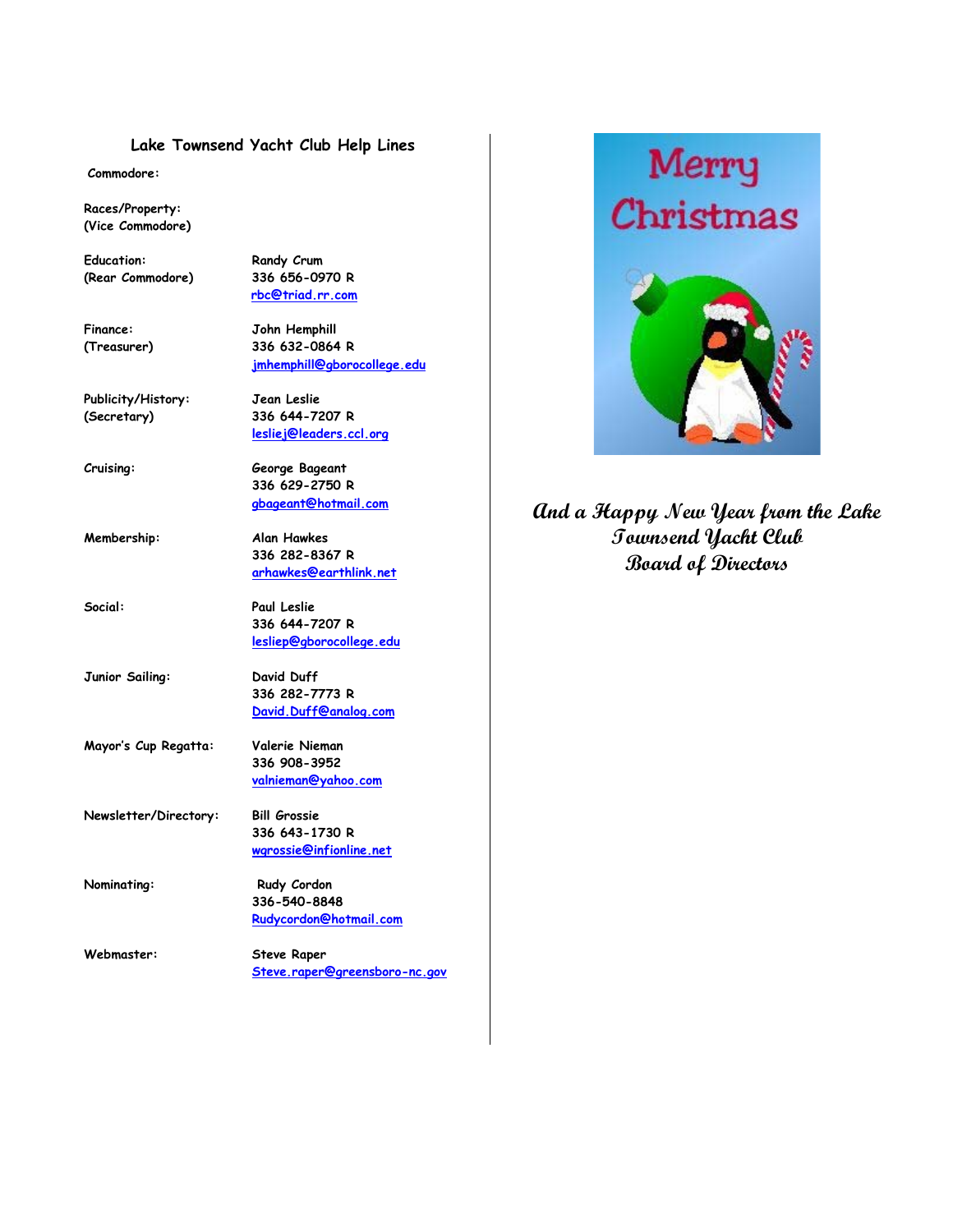#### **Call People. Go Sailing**

In an effort to involve more sailors in the Club's Sailing Events and Racing Programs, this "Available to Crew" list is published in each newsletter. The people listed have taken our Learn to Sail class or have other previous sailing experience and are looking to get more time on the water. So, if you have a boat and would like to participate in the Summer or Frostbite Race Series, why don't you call one of these folks for your crew? Alternatively, if you need a cruising partner on your boat or would like to team with someone on one of the city sailboats for a day sail or a race, contact someone on this list. If you would like to add your name to the list, contact John Hemphill, Treasurer or Bill Grossie, Newsletter Committee (See the Help Lines box located in this newsletter).

|                          | Available To Crew |                   |                           |  |
|--------------------------|-------------------|-------------------|---------------------------|--|
| Name                     | Home Phone        | <b>Work Phone</b> | E-mail                    |  |
| <b>Bill Byrd</b>         | 336-635-1926      | N/A               |                           |  |
| Chip Cromartie           | 336-601-0464      | 336-274-3559      | cromartie@triad.rr.com    |  |
| Lewis Johnson            | 336-656-4971      | 336-334-3448      | ljohnson12@triad.rr.com   |  |
| Paul/Jean Leslie         | 336-668-2874      | 336-272-7102 x276 | lesliep@gborocollege.edu  |  |
| Val Nieman               | 336-908-3976      |                   | valnieman@yahoo.com       |  |
| Cynthia & Sam Reichelson | 336-540-1279      | 336-273-2511      | reichelson@cs.com         |  |
| Deborah Stephenson       | 336-272-4517      | 336-279-3966      | Addyhouse@aol.com         |  |
| Jeff Taylor              | 336-674-3887      | 336-9544364       | kindredsouls@pipeline.com |  |
| Gary Wulf                | 336-674-2498      | 336-373-8361      | gkwulf@hahoo.com          |  |
| Uwe Heine                | 336 585-0951      | 336 436-7308      | collinn@netpath.net       |  |
|                          |                   |                   |                           |  |

#### **December 2006 Frostbite Series Results**

The 2006-07 Frostbite Series kicked off on December 2, 2006 with a Race Committee consisting of David Duff, PRO, David Young, Paul Holt, George Bageant, and Bill Byrd Clark, Ron Johnson, Carol Drexel and David Young.

| Skipper     | Boat         | Race 1 | Race 2 | Series Total |
|-------------|--------------|--------|--------|--------------|
| Andrews, P  | Laser 185542 | 5      |        |              |
| Hemphill, J | FS 4043      |        |        |              |
| Heine, U    | FS 3801      |        |        |              |
| Hawks, A    | LI 14641     |        |        |              |